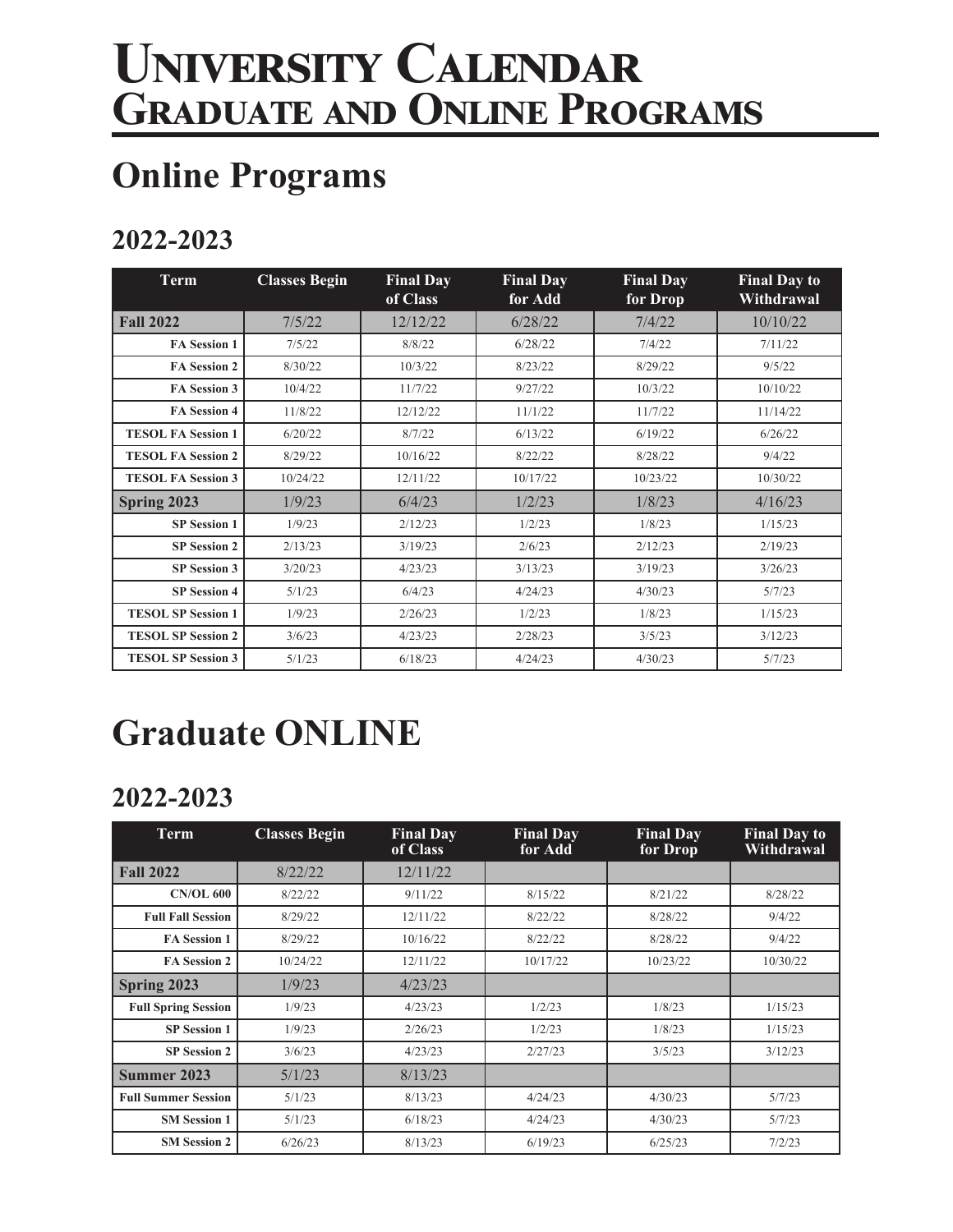### **Graduate Occupational Therapy - Arizona**

#### **2022-2023**

| <b>Term</b>                | <b>Classes Begin</b> | <b>Final Day</b><br>of Class | <b>Final Day</b><br>for Add | <b>Final Day</b><br>for Drop | <b>Final Day to</b><br>Withdrawal |
|----------------------------|----------------------|------------------------------|-----------------------------|------------------------------|-----------------------------------|
| <b>Fall 2022</b>           | 8/22/22              | 12/15/22                     |                             |                              |                                   |
| Fieldwork (OTD 750)        | 8/22/22              | 12/15/22                     | 8/8/22                      | 8/26/22                      | 11/4/22                           |
| <b>Full Fall Session</b>   | 8/29/22              | 12/15/22                     | 8/15/22                     | 9/2/22                       | 11/4/22                           |
| Fieldwork (OTD 760A)       | 9/12/22              | 12/2/22                      | 8/29/22                     | 9/15/22                      | 11/4/22                           |
| <b>FA Session 2</b>        | 10/24/22             | 12/15/22                     | 10/10/22                    | 10/25/22                     | 12/2/22                           |
| Spring 2023                | 1/2/23               | 4/27/23                      |                             |                              |                                   |
| Fieldwork (OTD 760B)       | 1/9/23               | 3/31/23                      | 12/19/22                    | 1/12/23                      | 3/3/23                            |
| <b>Full Spring Session</b> | 1/9/23               | 4/27/23                      | 12/19/22                    | 1/13/23                      | 3/24/23                           |
| <b>SP Session 1</b>        | 1/9/23               | 2/17/23                      | 12/19/22                    | 1/10/23                      | 2/3/23                            |
| <b>SP Session 2</b>        | 1/9/23               | 3/3/23                       | 12/19/23                    | 1/10/23                      | 2/17/23                           |
| <b>SP</b> Session 3        | 3/6/23               | 4/27/23                      | 2/20/23                     | 3/7/23                       | 4/14/23                           |
| Summer 2023                | 5/1/23               | 8/17/23                      |                             |                              |                                   |
| Capstone                   | 5/1/23               | 8/4/23                       | 4/17/23                     | 5/5/23                       | 7/7/23                            |
| <b>May Session</b>         | 5/1/23               | 6/2/23                       | 4/17/23                     | 5/2/23                       | 5/12/23                           |
| <b>Full Summer Session</b> | 5/8/23               | 8/11/23                      | 4/24/23                     | 5/12/23                      | 7/14/23                           |
| <b>SM Session 1</b>        | 5/30/23              | 6/30/23                      | 5/15/23                     | 5/31/23                      | 6/9/23                            |
| <b>SM Session 2</b>        | 7/10/23              | 8/11/23                      | 6/26/23                     | 7/11/23                      | 7/21/23                           |

## **Graduate Occupational Therapy - Indiana**

#### **2022-2023**

| <b>Term</b>                | <b>Classes Begin</b> | <b>Final Day</b><br>of Class | <b>Final Day</b><br>for Add | <b>Final Day</b><br>for Drop | <b>Final Day to</b><br>Withdrawal |
|----------------------------|----------------------|------------------------------|-----------------------------|------------------------------|-----------------------------------|
| <b>Fall 2022</b>           | 8/22/22              | 12/15/22                     |                             |                              |                                   |
| <b>Fieldwork</b>           | 8/22/22              | 12/15/22                     | 8/8/22                      | 8/26/22                      | 11/4/22                           |
| <b>Full Fall Session</b>   | 8/29/22              | 12/15/22                     | 8/15/22                     | 9/2/22                       | 11/4/22                           |
| <b>FA Session 1</b>        | 8/29/22              | 10/21/22                     | 8/15/22                     | 8/30/22                      | 10/7/22                           |
| <b>FA Session 2</b>        | 10/24/22             | 12/15/22                     | 10/10/22                    | 10/25/22                     | 12/2/22                           |
| Spring 2023                | 1/2/23               | 4/27/23                      |                             |                              |                                   |
| <b>Fieldwork</b>           | 1/2/23               | 4/27/23                      | 12/19/22                    | 1/6/23                       | 3/17/23                           |
| <b>Full Spring Session</b> | 1/9/23               | 4/27/23                      | 12/19/22                    | 1/13/23                      | 3/24/23                           |
| <b>SP</b> Session 1        | 1/9/23               | 2/17/23                      | 12/19/22                    | 1/10/23                      | 2/3/23                            |
| <b>SP Session 2</b>        | 1/9/23               | 3/3/23                       | 12/19/23                    | 1/10/23                      | 2/17/23                           |
| <b>SP</b> Session 3        | 3/6/23               | 4/27/23                      | 2/20/23                     | 3/7/23                       | 4/14/23                           |
| Summer 2023                | 5/1/23               | 8/17/23                      |                             |                              |                                   |
| <b>Fieldwork</b>           | 5/1/23               | 8/17/23                      | 4/17/23                     | 5/5/23                       | 7/14/23                           |
| <b>May Session</b>         | 5/1/23               | 6/2/23                       | 4/17/23                     | 5/2/23                       | 5/12/23                           |
| <b>Full Summer Session</b> | 5/8/23               | 8/11/23                      | 4/24/23                     | 5/12/23                      | 7/14/23                           |
| <b>SM Session 1</b>        | 5/30/23              | 6/30/23                      | 5/15/23                     | 5/31/23                      | 6/9/23                            |
| <b>SM Session 2</b>        | 7/10/23              | 8/11/23                      | 6/26/23                     | 7/11/23                      | 7/21/23                           |